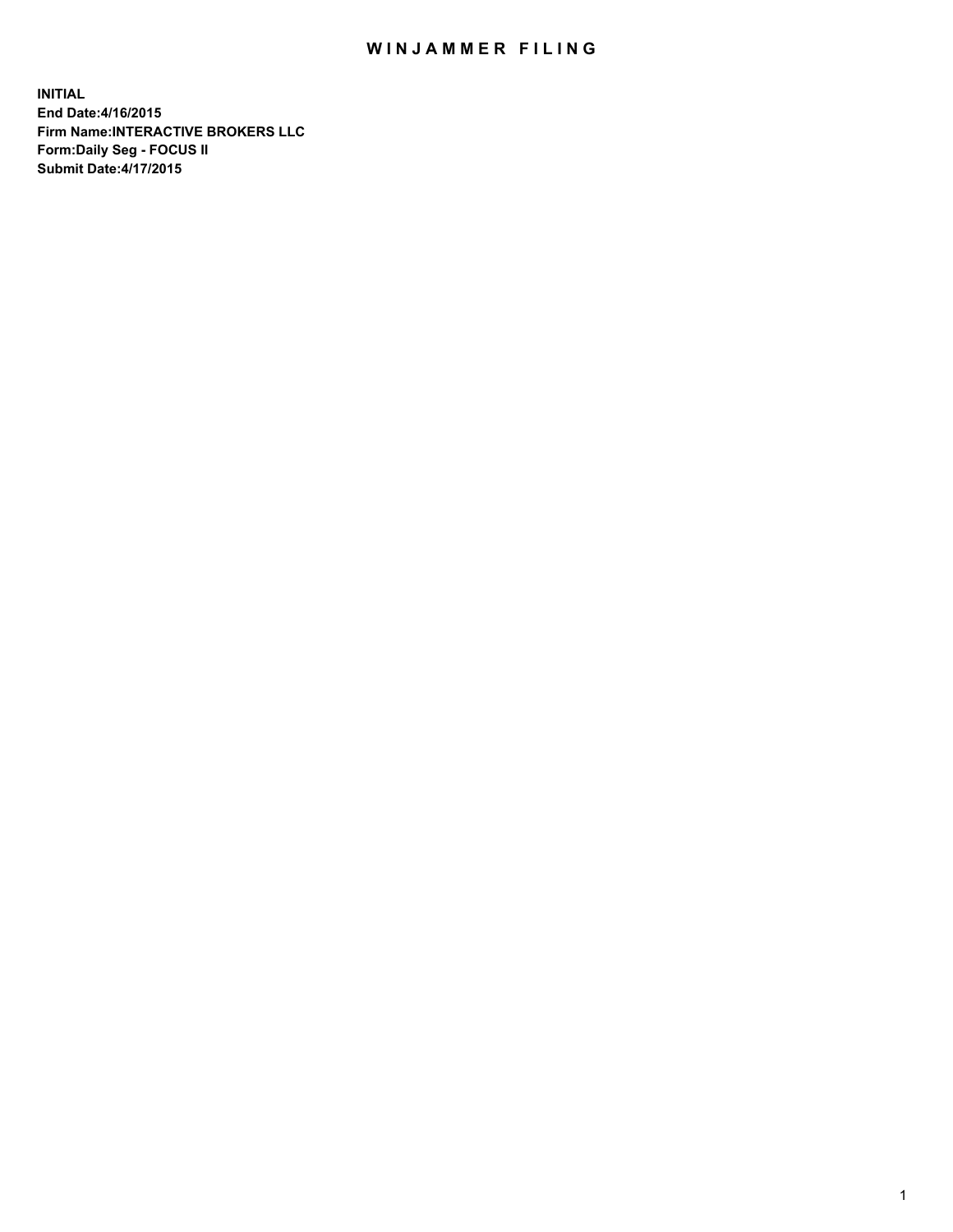## **INITIAL End Date:4/16/2015 Firm Name:INTERACTIVE BROKERS LLC Form:Daily Seg - FOCUS II Submit Date:4/17/2015 Daily Segregation - Cover Page**

| Name of Company<br><b>Contact Name</b><br><b>Contact Phone Number</b><br><b>Contact Email Address</b>                                                                                                                                                                                                                          | <b>INTERACTIVE BROKERS LLC</b><br><b>Michael Ellman</b><br>203-422-8926<br>mellman@interactivebrokers.co<br>$m$ |
|--------------------------------------------------------------------------------------------------------------------------------------------------------------------------------------------------------------------------------------------------------------------------------------------------------------------------------|-----------------------------------------------------------------------------------------------------------------|
| FCM's Customer Segregated Funds Residual Interest Target (choose one):<br>a. Minimum dollar amount: ; or<br>b. Minimum percentage of customer segregated funds required:% ; or<br>c. Dollar amount range between: and; or<br>d. Percentage range of customer segregated funds required between:% and%.                         | <u>0</u><br><u>0</u><br>155,000,000 245,000,000<br>0 <sub>0</sub>                                               |
| FCM's Customer Secured Amount Funds Residual Interest Target (choose one):<br>a. Minimum dollar amount: ; or<br>b. Minimum percentage of customer secured funds required:% ; or<br>c. Dollar amount range between: and; or<br>d. Percentage range of customer secured funds required between:% and%.                           | <u>0</u><br>0<br>80,000,000 120,000,000<br>0 <sub>0</sub>                                                       |
| FCM's Cleared Swaps Customer Collateral Residual Interest Target (choose one):<br>a. Minimum dollar amount: ; or<br>b. Minimum percentage of cleared swaps customer collateral required:% ; or<br>c. Dollar amount range between: and; or<br>d. Percentage range of cleared swaps customer collateral required between:% and%. | $\overline{\mathbf{0}}$<br>$\underline{\mathbf{0}}$<br>0 <sub>0</sub><br>0 <sub>0</sub>                         |
| Current ANC:on<br><b>Broker Dealer Minimum</b><br>Debit/Deficit - CustomersCurrent AmountGross Amount<br>Domestic Debit/Deficit<br>Foreign Debit/Deficit                                                                                                                                                                       | 2,717,180,127 16-APR-2015<br>294,879,711<br>2,722,930<br>6,087,4810                                             |
| Debit/Deficit - Non CustomersCurrent AmountGross Amount<br>Domestic Debit/Deficit<br>Foreign Debit/Deficit<br>Proprietary Profit/Loss<br>Domestic Profit/Loss                                                                                                                                                                  | 0 <sub>0</sub><br>0 <sub>0</sub><br><u>0</u>                                                                    |
| Foreign Profit/Loss<br>Proprietary Open Trade Equity<br>Domestic OTE<br>Foreign OTE<br><b>SPAN</b><br><b>Customer SPAN Calculation</b>                                                                                                                                                                                         | <u>0</u><br><u>0</u><br><u>0</u><br>1,494,959,818                                                               |
| Non-Customer SPAN Calcualation<br><b>Proprietary Capital Charges</b><br>Minimum Dollar Amount Requirement<br>Other NFA Dollar Amount Requirement                                                                                                                                                                               | 19,906,884<br><u>0</u><br>20,000,000 [7465]<br>22,051,246 [7475]                                                |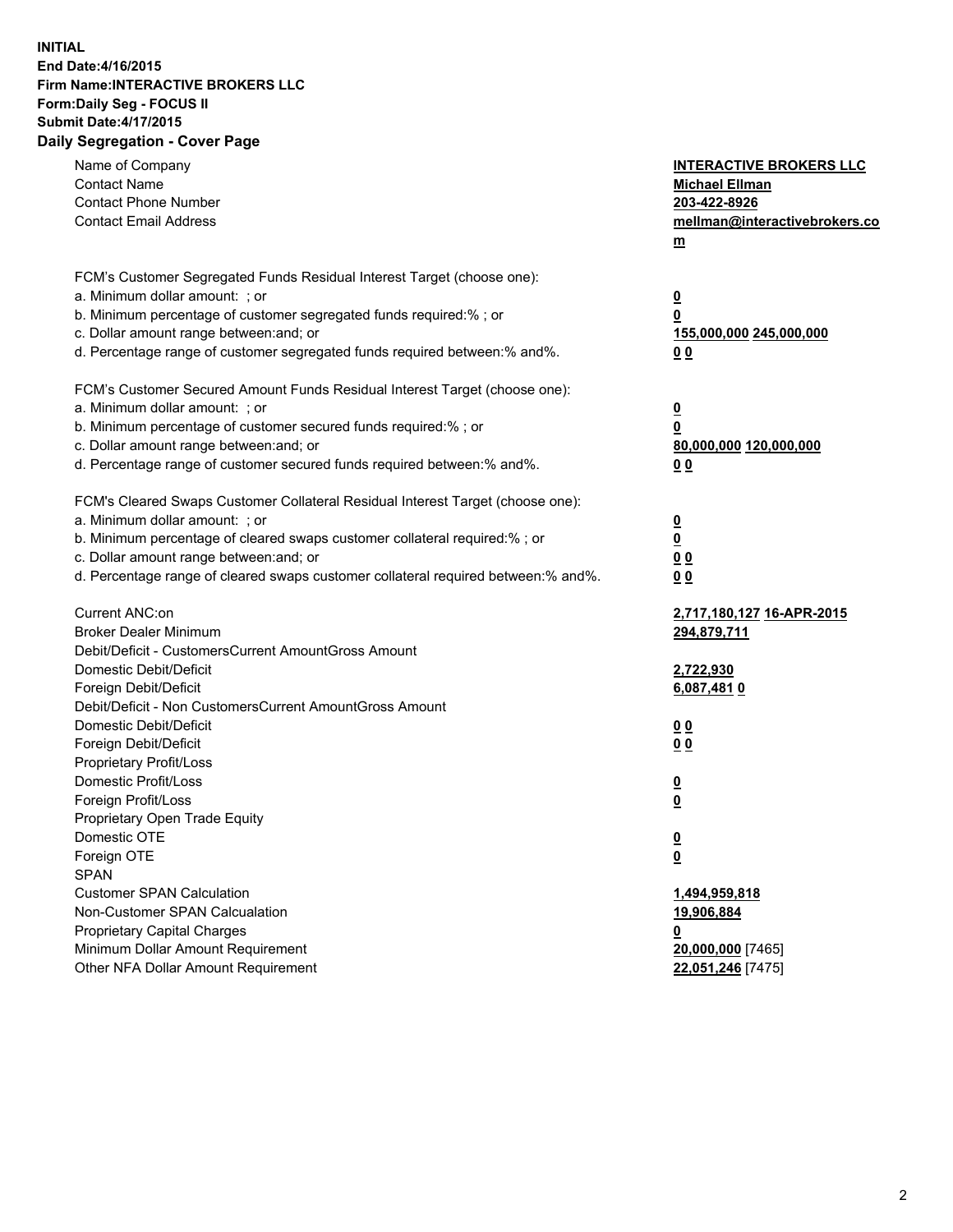## **INITIAL End Date:4/16/2015 Firm Name:INTERACTIVE BROKERS LLC Form:Daily Seg - FOCUS II Submit Date:4/17/2015 Daily Segregation - Secured Amounts**

| Daily Ocglegation - Occarea Anioants                                                        |                                                                                                                                                                                                                                                                                                                                                                                                                                                                                                                                                                                                                                                                                                                                                                                                                                                                                                                                                                                                                                      |
|---------------------------------------------------------------------------------------------|--------------------------------------------------------------------------------------------------------------------------------------------------------------------------------------------------------------------------------------------------------------------------------------------------------------------------------------------------------------------------------------------------------------------------------------------------------------------------------------------------------------------------------------------------------------------------------------------------------------------------------------------------------------------------------------------------------------------------------------------------------------------------------------------------------------------------------------------------------------------------------------------------------------------------------------------------------------------------------------------------------------------------------------|
| Foreign Futures and Foreign Options Secured Amounts                                         |                                                                                                                                                                                                                                                                                                                                                                                                                                                                                                                                                                                                                                                                                                                                                                                                                                                                                                                                                                                                                                      |
| Amount required to be set aside pursuant to law, rule or regulation of a foreign            | $0$ [7305]                                                                                                                                                                                                                                                                                                                                                                                                                                                                                                                                                                                                                                                                                                                                                                                                                                                                                                                                                                                                                           |
| government or a rule of a self-regulatory organization authorized thereunder                |                                                                                                                                                                                                                                                                                                                                                                                                                                                                                                                                                                                                                                                                                                                                                                                                                                                                                                                                                                                                                                      |
| Net ledger balance - Foreign Futures and Foreign Option Trading - All Customers             |                                                                                                                                                                                                                                                                                                                                                                                                                                                                                                                                                                                                                                                                                                                                                                                                                                                                                                                                                                                                                                      |
| A. Cash                                                                                     | 445,703,279 [7315]                                                                                                                                                                                                                                                                                                                                                                                                                                                                                                                                                                                                                                                                                                                                                                                                                                                                                                                                                                                                                   |
| B. Securities (at market)                                                                   | $0$ [7317]                                                                                                                                                                                                                                                                                                                                                                                                                                                                                                                                                                                                                                                                                                                                                                                                                                                                                                                                                                                                                           |
| Net unrealized profit (loss) in open futures contracts traded on a foreign board of trade   | 217,253,795 [7325]                                                                                                                                                                                                                                                                                                                                                                                                                                                                                                                                                                                                                                                                                                                                                                                                                                                                                                                                                                                                                   |
| Exchange traded options                                                                     |                                                                                                                                                                                                                                                                                                                                                                                                                                                                                                                                                                                                                                                                                                                                                                                                                                                                                                                                                                                                                                      |
| a. Market value of open option contracts purchased on a foreign board of trade              | 120,102 [7335]                                                                                                                                                                                                                                                                                                                                                                                                                                                                                                                                                                                                                                                                                                                                                                                                                                                                                                                                                                                                                       |
| b. Market value of open contracts granted (sold) on a foreign board of trade                | $-56,133$ [7337]                                                                                                                                                                                                                                                                                                                                                                                                                                                                                                                                                                                                                                                                                                                                                                                                                                                                                                                                                                                                                     |
| Net equity (deficit) (add lines 1.2. and 3.)                                                | 663,021,043 [7345]                                                                                                                                                                                                                                                                                                                                                                                                                                                                                                                                                                                                                                                                                                                                                                                                                                                                                                                                                                                                                   |
| Account liquidating to a deficit and account with a debit balances - gross amount           | 6,087,481 [7351]                                                                                                                                                                                                                                                                                                                                                                                                                                                                                                                                                                                                                                                                                                                                                                                                                                                                                                                                                                                                                     |
| Less: amount offset by customer owned securities                                            | 0 [7352] 6,087,481 [7354]                                                                                                                                                                                                                                                                                                                                                                                                                                                                                                                                                                                                                                                                                                                                                                                                                                                                                                                                                                                                            |
| Amount required to be set aside as the secured amount - Net Liquidating Equity              | 669,108,524 [7355]                                                                                                                                                                                                                                                                                                                                                                                                                                                                                                                                                                                                                                                                                                                                                                                                                                                                                                                                                                                                                   |
| Method (add lines 4 and 5)                                                                  |                                                                                                                                                                                                                                                                                                                                                                                                                                                                                                                                                                                                                                                                                                                                                                                                                                                                                                                                                                                                                                      |
| Greater of amount required to be set aside pursuant to foreign jurisdiction (above) or line | 669,108,524 [7360]                                                                                                                                                                                                                                                                                                                                                                                                                                                                                                                                                                                                                                                                                                                                                                                                                                                                                                                                                                                                                   |
| 6.                                                                                          |                                                                                                                                                                                                                                                                                                                                                                                                                                                                                                                                                                                                                                                                                                                                                                                                                                                                                                                                                                                                                                      |
| FUNDS DEPOSITED IN SEPARATE REGULATION 30.7 ACCOUNTS                                        |                                                                                                                                                                                                                                                                                                                                                                                                                                                                                                                                                                                                                                                                                                                                                                                                                                                                                                                                                                                                                                      |
| Cash in banks                                                                               |                                                                                                                                                                                                                                                                                                                                                                                                                                                                                                                                                                                                                                                                                                                                                                                                                                                                                                                                                                                                                                      |
| A. Banks located in the United States                                                       | 83,033,988 [7500]                                                                                                                                                                                                                                                                                                                                                                                                                                                                                                                                                                                                                                                                                                                                                                                                                                                                                                                                                                                                                    |
| B. Other banks qualified under Regulation 30.7                                              | 0 [7520] 83,033,988 [7530]                                                                                                                                                                                                                                                                                                                                                                                                                                                                                                                                                                                                                                                                                                                                                                                                                                                                                                                                                                                                           |
| Securities                                                                                  |                                                                                                                                                                                                                                                                                                                                                                                                                                                                                                                                                                                                                                                                                                                                                                                                                                                                                                                                                                                                                                      |
| A. In safekeeping with banks located in the United States                                   | 363,752,957 [7540]                                                                                                                                                                                                                                                                                                                                                                                                                                                                                                                                                                                                                                                                                                                                                                                                                                                                                                                                                                                                                   |
|                                                                                             | 0 [7560] 363,752,957 [7570]                                                                                                                                                                                                                                                                                                                                                                                                                                                                                                                                                                                                                                                                                                                                                                                                                                                                                                                                                                                                          |
| Equities with registered futures commission merchants                                       |                                                                                                                                                                                                                                                                                                                                                                                                                                                                                                                                                                                                                                                                                                                                                                                                                                                                                                                                                                                                                                      |
|                                                                                             | $0$ [7580]                                                                                                                                                                                                                                                                                                                                                                                                                                                                                                                                                                                                                                                                                                                                                                                                                                                                                                                                                                                                                           |
| <b>B.</b> Securities                                                                        | $0$ [7590]                                                                                                                                                                                                                                                                                                                                                                                                                                                                                                                                                                                                                                                                                                                                                                                                                                                                                                                                                                                                                           |
|                                                                                             | $0$ [7600]                                                                                                                                                                                                                                                                                                                                                                                                                                                                                                                                                                                                                                                                                                                                                                                                                                                                                                                                                                                                                           |
|                                                                                             | $0$ [7610]                                                                                                                                                                                                                                                                                                                                                                                                                                                                                                                                                                                                                                                                                                                                                                                                                                                                                                                                                                                                                           |
|                                                                                             | 0 [7615] 0 [7620]                                                                                                                                                                                                                                                                                                                                                                                                                                                                                                                                                                                                                                                                                                                                                                                                                                                                                                                                                                                                                    |
|                                                                                             |                                                                                                                                                                                                                                                                                                                                                                                                                                                                                                                                                                                                                                                                                                                                                                                                                                                                                                                                                                                                                                      |
|                                                                                             | $0$ [7640]                                                                                                                                                                                                                                                                                                                                                                                                                                                                                                                                                                                                                                                                                                                                                                                                                                                                                                                                                                                                                           |
|                                                                                             | $0$ [7650]                                                                                                                                                                                                                                                                                                                                                                                                                                                                                                                                                                                                                                                                                                                                                                                                                                                                                                                                                                                                                           |
|                                                                                             | $0$ [7660]                                                                                                                                                                                                                                                                                                                                                                                                                                                                                                                                                                                                                                                                                                                                                                                                                                                                                                                                                                                                                           |
|                                                                                             | $0$ [7670]                                                                                                                                                                                                                                                                                                                                                                                                                                                                                                                                                                                                                                                                                                                                                                                                                                                                                                                                                                                                                           |
|                                                                                             | 0 [7675] 0 [7680]                                                                                                                                                                                                                                                                                                                                                                                                                                                                                                                                                                                                                                                                                                                                                                                                                                                                                                                                                                                                                    |
|                                                                                             |                                                                                                                                                                                                                                                                                                                                                                                                                                                                                                                                                                                                                                                                                                                                                                                                                                                                                                                                                                                                                                      |
|                                                                                             | 252,122,424 [7700]                                                                                                                                                                                                                                                                                                                                                                                                                                                                                                                                                                                                                                                                                                                                                                                                                                                                                                                                                                                                                   |
|                                                                                             | $0$ [7710]                                                                                                                                                                                                                                                                                                                                                                                                                                                                                                                                                                                                                                                                                                                                                                                                                                                                                                                                                                                                                           |
|                                                                                             | 56,021,863 [7720]                                                                                                                                                                                                                                                                                                                                                                                                                                                                                                                                                                                                                                                                                                                                                                                                                                                                                                                                                                                                                    |
|                                                                                             | 120,105 [7730]                                                                                                                                                                                                                                                                                                                                                                                                                                                                                                                                                                                                                                                                                                                                                                                                                                                                                                                                                                                                                       |
|                                                                                             | <u>-56,131</u> [7735] 308,208,261 [7740]                                                                                                                                                                                                                                                                                                                                                                                                                                                                                                                                                                                                                                                                                                                                                                                                                                                                                                                                                                                             |
|                                                                                             | 0 [7760]                                                                                                                                                                                                                                                                                                                                                                                                                                                                                                                                                                                                                                                                                                                                                                                                                                                                                                                                                                                                                             |
|                                                                                             | $0$ [7765]                                                                                                                                                                                                                                                                                                                                                                                                                                                                                                                                                                                                                                                                                                                                                                                                                                                                                                                                                                                                                           |
|                                                                                             | 754,995,206 [7770]                                                                                                                                                                                                                                                                                                                                                                                                                                                                                                                                                                                                                                                                                                                                                                                                                                                                                                                                                                                                                   |
| Page 1 from Line 8)                                                                         | 85,886,682 [7380]                                                                                                                                                                                                                                                                                                                                                                                                                                                                                                                                                                                                                                                                                                                                                                                                                                                                                                                                                                                                                    |
| Management Target Amount for Excess funds in separate section 30.7 accounts                 | 80,000,000 [7780]                                                                                                                                                                                                                                                                                                                                                                                                                                                                                                                                                                                                                                                                                                                                                                                                                                                                                                                                                                                                                    |
|                                                                                             | 5,886,682 [7785]                                                                                                                                                                                                                                                                                                                                                                                                                                                                                                                                                                                                                                                                                                                                                                                                                                                                                                                                                                                                                     |
|                                                                                             | B. In safekeeping with other banks qualified under Regulation 30.7<br>A. Cash<br>C. Unrealized gain (loss) on open futures contracts<br>D. Value of long option contracts<br>E. Value of short option contracts<br>Amounts held by clearing organizations of foreign boards of trade<br>A. Cash<br><b>B.</b> Securities<br>C. Amount due to (from) clearing organization - daily variation<br>D. Value of long option contracts<br>E. Value of short option contracts<br>Amounts held by members of foreign boards of trade<br>A. Cash<br><b>B.</b> Securities<br>C. Unrealized gain (loss) on open futures contracts<br>D. Value of long option contracts<br>E. Value of short option contracts<br>Amounts with other depositories designated by a foreign board of trade<br>Segregated funds on hand<br>Total funds in separate section 30.7 accounts<br>Excess (deficiency) Set Aside for Secured Amount (subtract line 7 Secured Statement<br>Excess (deficiency) funds in separate 30.7 accounts over (under) Management Target |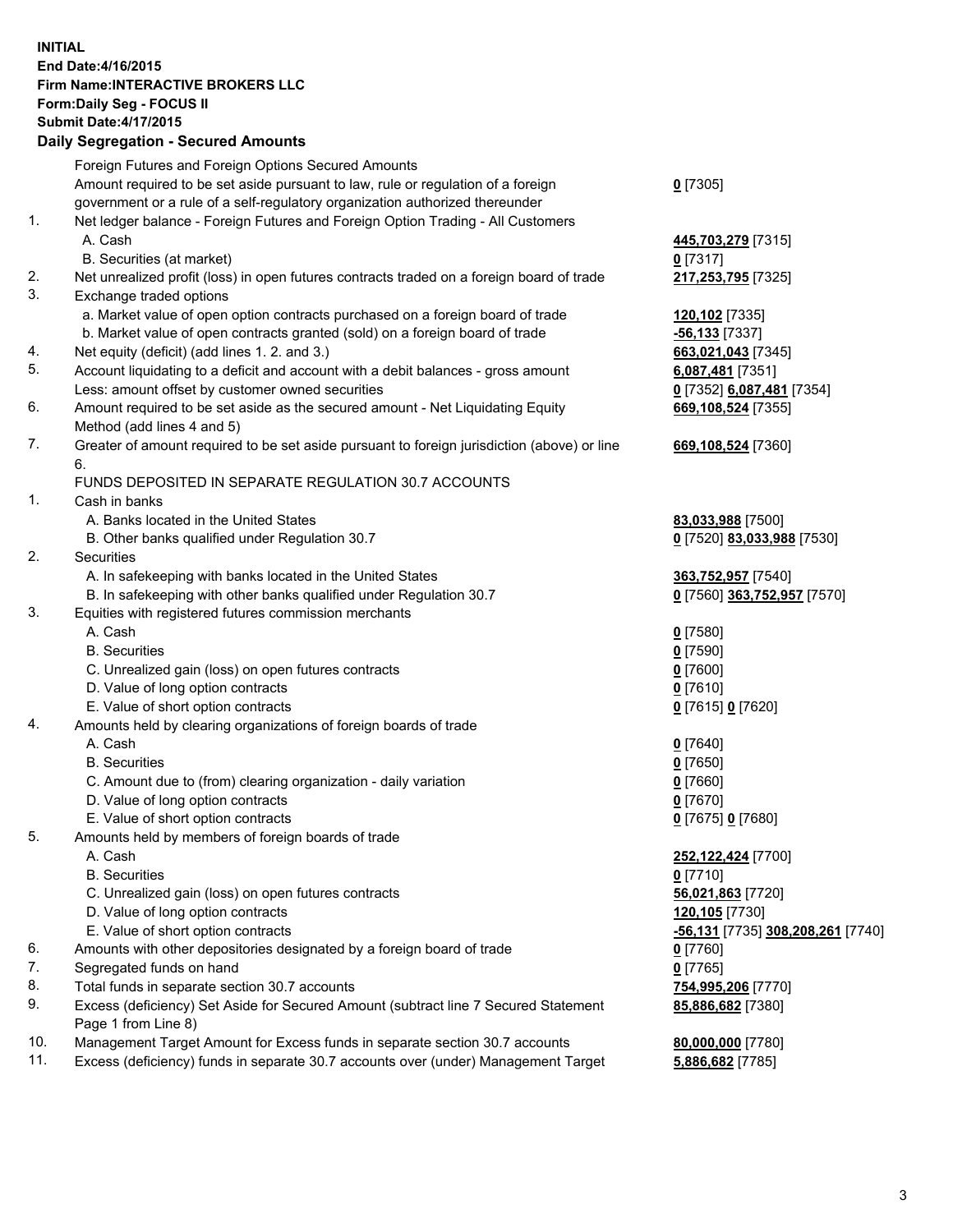**INITIAL End Date:4/16/2015 Firm Name:INTERACTIVE BROKERS LLC Form:Daily Seg - FOCUS II Submit Date:4/17/2015 Daily Segregation - Segregation Statement** SEGREGATION REQUIREMENTS(Section 4d(2) of the CEAct) 1. Net ledger balance A. Cash **2,572,159,468** [7010] B. Securities (at market) **0** [7020] 2. Net unrealized profit (loss) in open futures contracts traded on a contract market **-62,385,196** [7030] 3. Exchange traded options A. Add market value of open option contracts purchased on a contract market **101,885,345** [7032] B. Deduct market value of open option contracts granted (sold) on a contract market **-173,764,462** [7033] 4. Net equity (deficit) (add lines 1, 2 and 3) **2,437,895,155** [7040] 5. Accounts liquidating to a deficit and accounts with debit balances - gross amount **2,722,930** [7045] Less: amount offset by customer securities **0** [7047] **2,722,930** [7050] 6. Amount required to be segregated (add lines 4 and 5) **2,440,618,085** [7060] FUNDS IN SEGREGATED ACCOUNTS 7. Deposited in segregated funds bank accounts A. Cash **342,953,745** [7070] B. Securities representing investments of customers' funds (at market) **1,409,865,373** [7080] C. Securities held for particular customers or option customers in lieu of cash (at market) **0** [7090] 8. Margins on deposit with derivatives clearing organizations of contract markets A. Cash **15,547,187** [7100] B. Securities representing investments of customers' funds (at market) **102,351,865** [7110] C. Securities held for particular customers or option customers in lieu of cash (at market) **0** [7120] 9. Net settlement from (to) derivatives clearing organizations of contract markets **-783,047** [7130] 10. Exchange traded options A. Value of open long option contracts **2,144,403** [7132] B. Value of open short option contracts **-5,545,108** [7133] 11. Net equities with other FCMs A. Net liquidating equity **-73,742,287** [7140] B. Securities representing investments of customers' funds (at market) **873,733,984** [7160] C. Securities held for particular customers or option customers in lieu of cash (at market) **0** [7170] 12. Segregated funds on hand **0** [7150] 13. Total amount in segregation (add lines 7 through 12) **2,666,526,115** [7180] 14. Excess (deficiency) funds in segregation (subtract line 6 from line 13) **225,908,030** [7190] 15. Management Target Amount for Excess funds in segregation **155,000,000** [7194]

16. Excess (deficiency) funds in segregation over (under) Management Target Amount Excess

**70,908,030** [7198]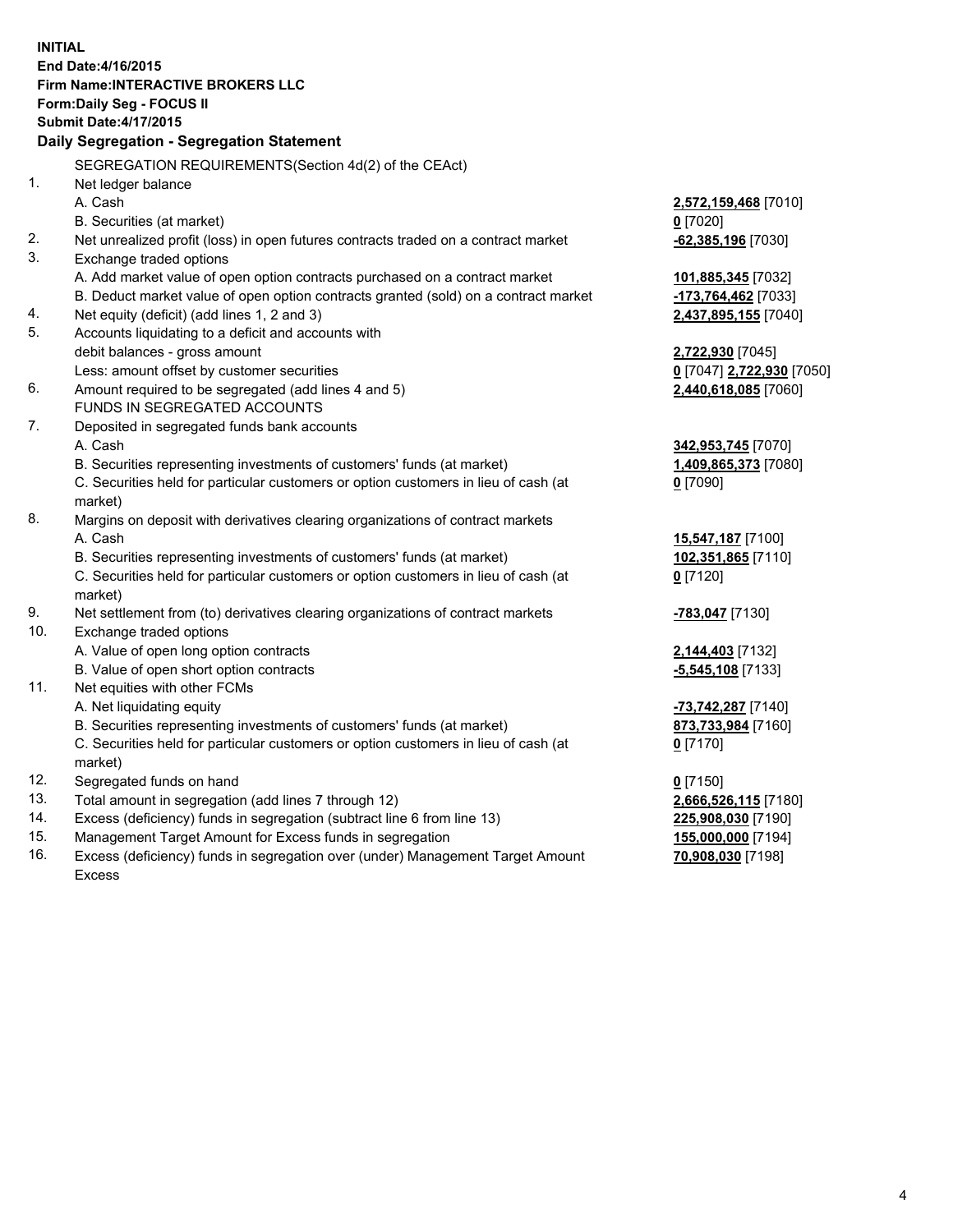## **INITIAL End Date:4/16/2015 Firm Name:INTERACTIVE BROKERS LLC Form:Daily Seg - FOCUS II Submit Date:4/17/2015 Daily Segregation - Supplemental**

| $\blacksquare$           | Total gross margin deficiencies - Segregated Funds Origin                              | 737,041 [9100] |
|--------------------------|----------------------------------------------------------------------------------------|----------------|
| $\blacksquare$           | Total gross margin deficiencies - Secured Funds Origin                                 | 258,234 [9101] |
| $\blacksquare$           | Total gross margin deficiencies - Cleared Swaps Customer Collateral Funds Origin       | $0$ [9102]     |
| $\blacksquare$           | Total gross margin deficiencies - Noncustomer and Proprietary Accounts Origin          | $0$ [9103]     |
| $\blacksquare$           | Total number of accounts contributing to total gross margin deficiencies - Segregated  | 16 [9104]      |
|                          | Funds Origin                                                                           |                |
| $\blacksquare$           | Total number of accounts contributing to total gross margin deficiencies - Secured     | $10$ [9105]    |
|                          | Funds Origin                                                                           |                |
| $\blacksquare$           | Total number of accounts contributing to the total gross margin deficiencies - Cleared | $0$ [9106]     |
|                          | Swaps Customer Collateral Funds Origin                                                 |                |
| $\overline{\phantom{a}}$ | Total number of accounts contributing to the total gross margin deficiencies -         | $0$ [9107]     |
|                          | Noncustomer and Proprietary Accounts Origin                                            |                |
| $\overline{\phantom{a}}$ | Upload a copy of the firm's daily margin report the FCM uses to issue margin calls     |                |
|                          | which corresponds with the reporting date.                                             |                |

04.16.2015 Commodity Margin Deficiency Report.xls